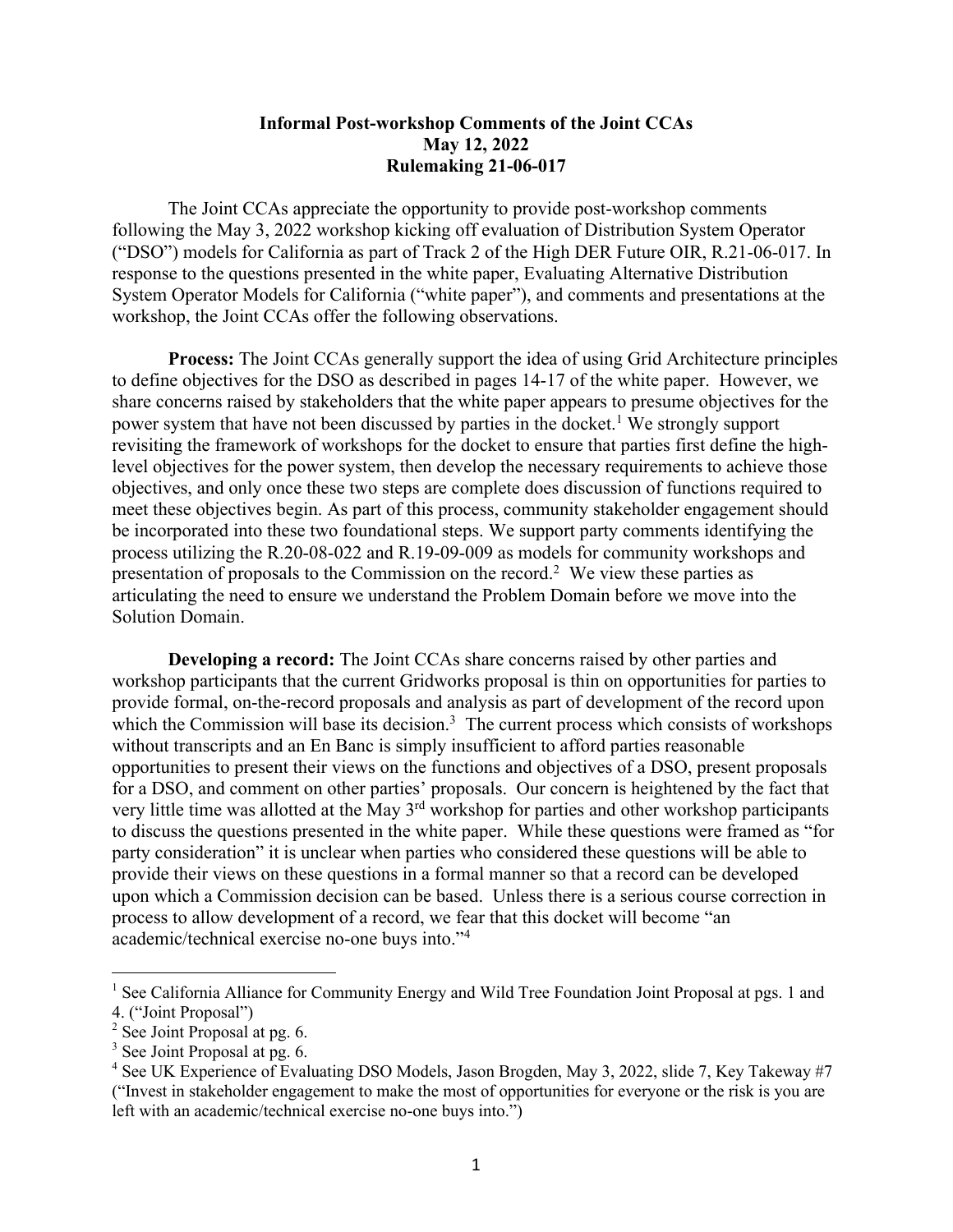**Words Matter:** As part of this initial conversation on objectives, it is critical that participants in the discussion align on a common set of terms to utilize in the discussion. As noted by the Joint CCAs at the May 3rd workshop, we prefer use of the term "distribution market operator" ("DMO") when discussing the entity that will form and operate a market for services that "ride" on the distribution system and is distinct from the term "distribution system operator" ("DSO"). Such a distinction is important given the fact that entities beyond the investor-owned utilities are already providing market forming services to unlock the value of distributed energy resources for energy consumers in California.

Moreover, certain parties in the docket appear to be taking the view that Public Utilities Code Sec. 399.2 presents a legal barrier to certain DSO models being discussed in the docket. The Joint CCAs disagree with this view generally and believe that a careful distinction between market-forming/value unlocking functions of a DMO and operation/maintenance of the distribution system by a DSO is critical in illuminating roles and responsibilities that are harmonious with current California statutes. Careful use of common terms can also help illuminate what aspects of state law need to change to reach the desired objectives for a DMO and a DSO.

The Joint CCAs also noted at the workshop that we prefer a blended definition of "distributed energy resources" that expands beyond Public Utilities Code Sec.  $769(a)^5$  as DERS can be both in-front-of-the-meter and behind-the-meter resources. The FERC definition of DERs discussed in the white paper appears to recognize this fact and is more inclusive of the range of DER options available.<sup>6</sup> The Joint CCAs offer these observations to illuminate the fact that having an opportunity to discuss terminology to arrive at common terms and definitions is essential so parties have a common language to speak to each other over the course of Track 2.

**Use of Grid Architecture process:** Grid Architecture processes appear helpful in providing a framework for evaluation of DSO/DMO models because the Grid Architecture process can be used to manage complexity, assist communication among stakeholders, identify barriers that need to be addressed to arrive at desired end-states, and identify gaps in current technological capacities, organization of the energy system/markets, and regulation. In this sense, at the highest level, the four-step logic identified in the white paper<sup>7</sup> appears to be a reasonable framework to guide stakeholders. However, as noted, the process proposed by Gridworks appears to skip over the first two steps of the Grid Architecture framework.

Moreover, other efforts may be necessary to assist stakeholders in coming discussions. For example, production of Industry Structure Model that show the linkages and relationships

<sup>5</sup> PU Code Sec. 769(a) states: For purposes of this section, "distributed resources" means distributed renewable generation resources, energy efficiency, energy storage, electric vehicles, and demand response technologies.

 $6$  Citing FERC Order 2222, the white paper notes: "Meanwhile the FERC defines DER as "any resource" located on the distribution system, any subsystem thereof or behind a customer meter." Technologies included in FERC's definition include electric storage resources, intermittent generation, distributed generation, demand response, energy efficiency, thermal storage, and electric vehicles and their supply equipment."

<sup>&</sup>lt;sup>7</sup> See White Paper at pg. 14-15 ("These methods begin with a four-step logic: first, define high-level objectives for the power system; second, determine the necessary requirements to achieve those objectives; third, translate these requirements to functions required to meet the requirements, and; fourth, assign those functions to key players.")